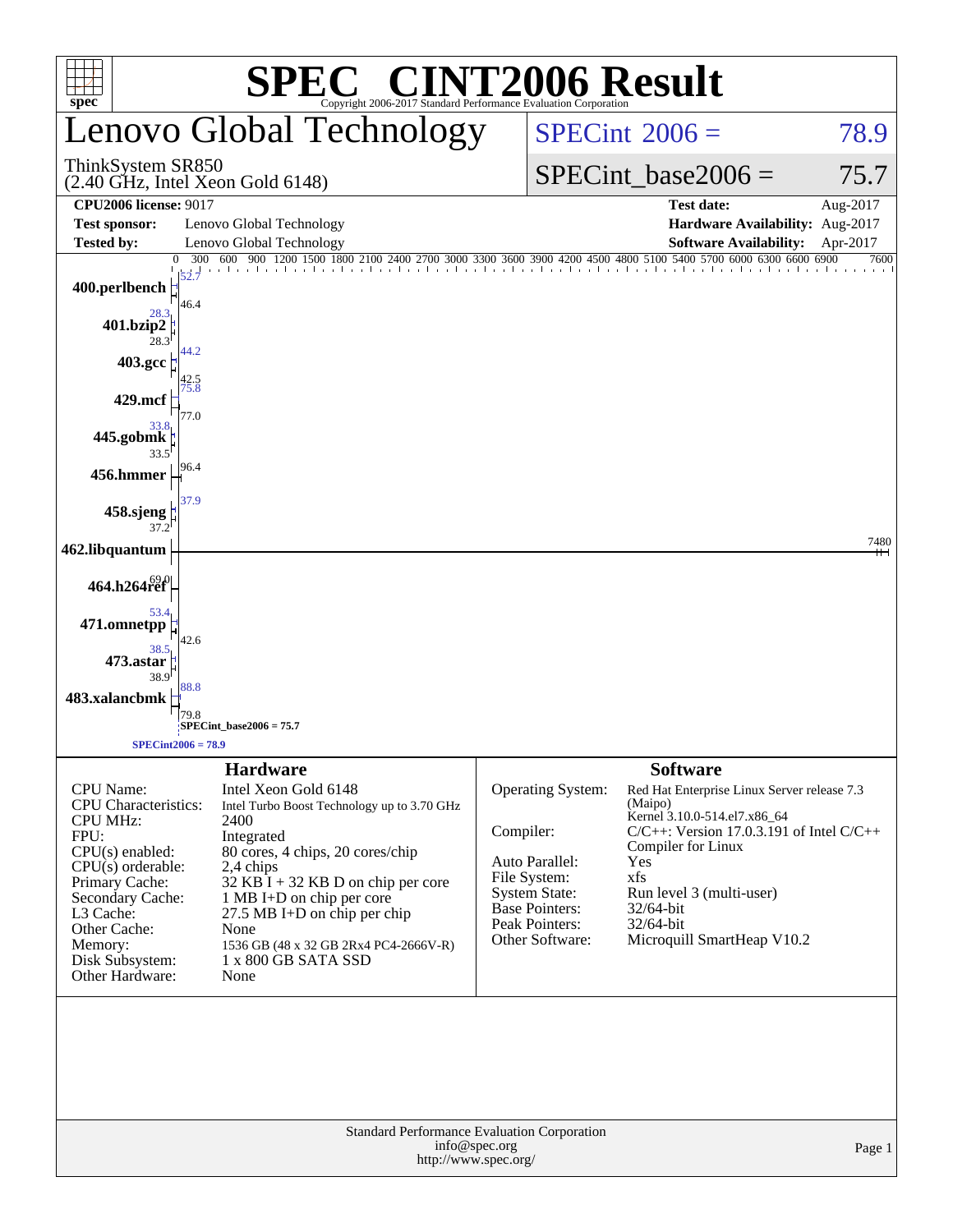

## enovo Global Technology

#### ThinkSystem SR850

(2.40 GHz, Intel Xeon Gold 6148)

 $SPECint2006 = 78.9$  $SPECint2006 = 78.9$ 

#### SPECint base2006 =  $75.7$

**[Test sponsor:](http://www.spec.org/auto/cpu2006/Docs/result-fields.html#Testsponsor)** Lenovo Global Technology **[Hardware Availability:](http://www.spec.org/auto/cpu2006/Docs/result-fields.html#HardwareAvailability)** Aug-2017

**[CPU2006 license:](http://www.spec.org/auto/cpu2006/Docs/result-fields.html#CPU2006license)** 9017 **[Test date:](http://www.spec.org/auto/cpu2006/Docs/result-fields.html#Testdate)** Aug-2017 **[Tested by:](http://www.spec.org/auto/cpu2006/Docs/result-fields.html#Testedby)** Lenovo Global Technology **[Software Availability:](http://www.spec.org/auto/cpu2006/Docs/result-fields.html#SoftwareAvailability)** Apr-2017

#### **[Results Table](http://www.spec.org/auto/cpu2006/Docs/result-fields.html#ResultsTable)**

|                                                                                                          | <b>Base</b>    |              |                |              |                |       | <b>Peak</b>    |              |                |              |                |              |
|----------------------------------------------------------------------------------------------------------|----------------|--------------|----------------|--------------|----------------|-------|----------------|--------------|----------------|--------------|----------------|--------------|
| <b>Benchmark</b>                                                                                         | <b>Seconds</b> | <b>Ratio</b> | <b>Seconds</b> | <b>Ratio</b> | <b>Seconds</b> | Ratio | <b>Seconds</b> | <b>Ratio</b> | <b>Seconds</b> | <b>Ratio</b> | <b>Seconds</b> | <b>Ratio</b> |
| 400.perlbench                                                                                            | 209            | 46.6         | 211            | 46.3         | 210            | 46.4  | 185            | <u>52.7</u>  | 186            | 52.6         | 185            | 52.7         |
| 401.bzip2                                                                                                | 341            | 28.3         | 342            | 28.2         | 341            | 28.3  | 342            | 28.3         | 342            | 28.3         | 342            | 28.3         |
| $403.\mathrm{gcc}$                                                                                       | 189            | 42.5         | 189            | 42.5         | 189            | 42.5  | 182            | 44.2         | 182            | 44.2         | 182            | 44.2         |
| $429$ .mcf                                                                                               | 118            | 77.0         | 120            | 76.0         | 117            | 77.7  | 122            | 74.7         | 119            | 76.4         | <b>120</b>     | 75.8         |
| $445$ .gobmk                                                                                             | 313            | 33.5         | 313            | 33.5         | 312            | 33.6  | 311            | 33.8         | 311            | 33.8         | 311            | 33.8         |
| $456.$ hmmer                                                                                             | 96.9           | 96.3         | 96.7           | 96.5         | 96.7           | 96.4  | 96.9           | 96.3         | 96.7           | 96.5         | 96.7           | 96.4         |
| $458$ .sjeng                                                                                             | <u>325</u>     | 37.2         | 325            | 37.2         | 325            | 37.2  | 319            | 37.9         | <u>319</u>     | 37.9         | 319            | 37.9         |
| 462.libquantum                                                                                           | 2.79           | 7430         | 2.77           | 7480         | 2.74           | 7550  | 2.79           | 7430         | 2.77           | 7480         | 2.74           | 7550         |
| 464.h264ref                                                                                              | 321            | 69.0         | 320            | 69.1         | 321            | 69.0  | 321            | 69.0         | 320            | 69.1         | 321            | 69.0         |
| $ 471$ .omnetpp                                                                                          | 146            | 42.8         | 147            | 42.6         | 148            | 42.2  | 116            | 53.7         | 118            | 53.1         | 117            | 53.4         |
| $473$ . astar                                                                                            | 180            | 39.0         | 180            | 38.9         | 181            | 38.8  | 183            | 38.5         | 182            | 38.7         | 183            | 38.4         |
| 483.xalancbmk                                                                                            | 86.5           | 79.8         | 86.6           | 79.6         | 86.4           | 79.8  | 77.7           | 88.8         | 77.4           | 89.1         | 77.7           | 88.8         |
| Results appear in the order in which they were run. Bold underlined text indicates a median measurement. |                |              |                |              |                |       |                |              |                |              |                |              |

#### **[Submit Notes](http://www.spec.org/auto/cpu2006/Docs/result-fields.html#SubmitNotes)**

The config file option 'submit' was used.

#### **[Operating System Notes](http://www.spec.org/auto/cpu2006/Docs/result-fields.html#OperatingSystemNotes)**

Stack size set to unlimited using "ulimit -s unlimited"

#### **[Platform Notes](http://www.spec.org/auto/cpu2006/Docs/result-fields.html#PlatformNotes)**

BIOS Configuration: Choose Operating Mode set to Maximum Performance LLC dead line alloc set to Disable Hyper-Threading set to Disable Sysinfo program /home/cpu2006-1.2-ic17.0u3/config/sysinfo.rev6993 Revision 6993 of 2015-11-06 (b5e8d4b4eb51ed28d7f98696cbe290c1) running on electron-rhel7.3 Tue Aug 8 01:14:48 2017

 This section contains SUT (System Under Test) info as seen by some common utilities. To remove or add to this section, see: <http://www.spec.org/cpu2006/Docs/config.html#sysinfo>

 From /proc/cpuinfo model name : Intel(R) Xeon(R) Gold 6148 CPU @ 2.40GHz 4 "physical id"s (chips) 80 "processors" cores, siblings (Caution: counting these is hw and system dependent. The following excerpts from /proc/cpuinfo might not be reliable. Use with caution.)

Continued on next page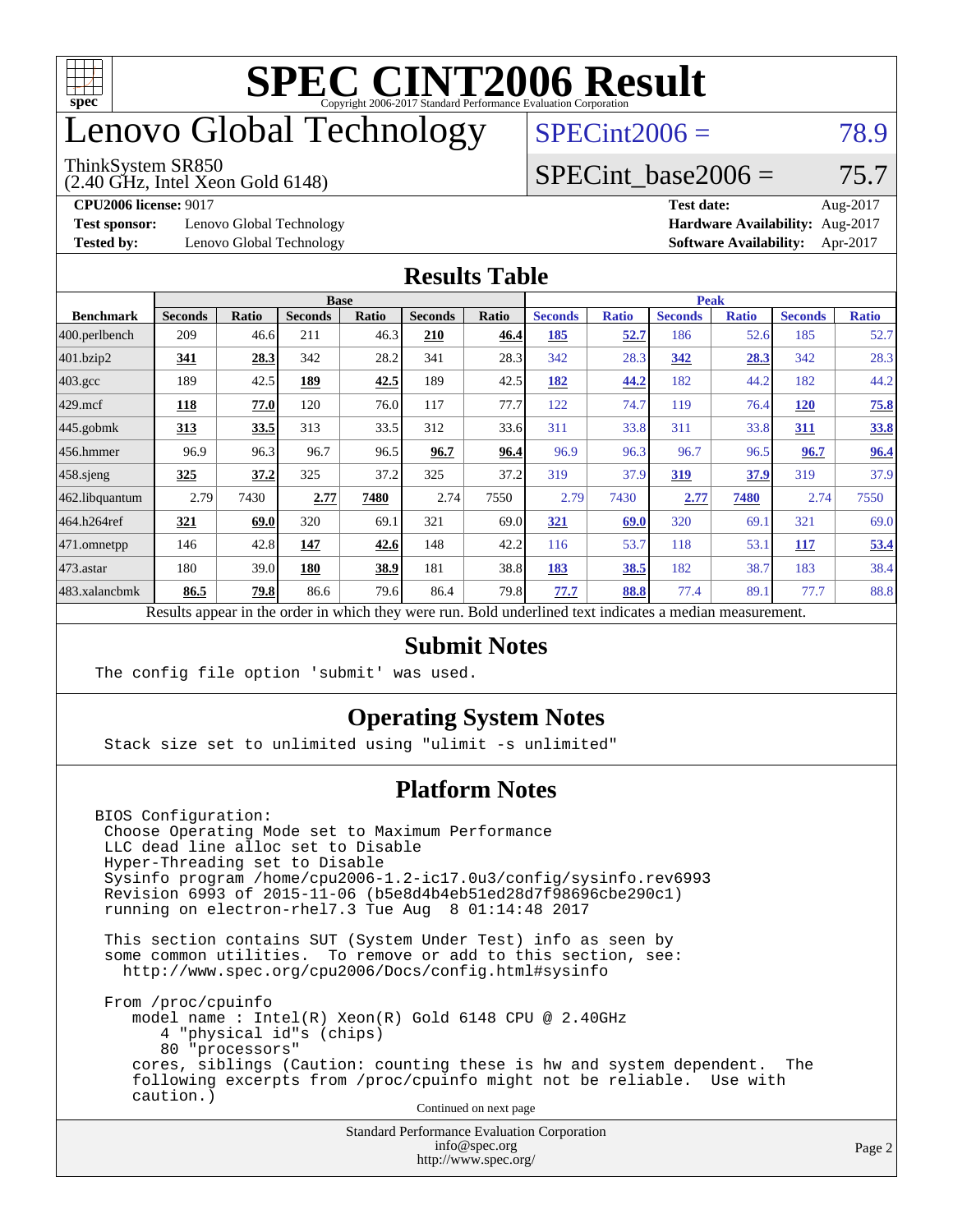

## enovo Global Technology

ThinkSystem SR850

(2.40 GHz, Intel Xeon Gold 6148)

 $SPECint2006 = 78.9$  $SPECint2006 = 78.9$ 

SPECint base2006 =  $75.7$ 

#### **[CPU2006 license:](http://www.spec.org/auto/cpu2006/Docs/result-fields.html#CPU2006license)** 9017 **[Test date:](http://www.spec.org/auto/cpu2006/Docs/result-fields.html#Testdate)** Aug-2017

**[Test sponsor:](http://www.spec.org/auto/cpu2006/Docs/result-fields.html#Testsponsor)** Lenovo Global Technology **[Hardware Availability:](http://www.spec.org/auto/cpu2006/Docs/result-fields.html#HardwareAvailability)** Aug-2017

# **[Tested by:](http://www.spec.org/auto/cpu2006/Docs/result-fields.html#Testedby)** Lenovo Global Technology **[Software Availability:](http://www.spec.org/auto/cpu2006/Docs/result-fields.html#SoftwareAvailability)** Apr-2017

#### **[Platform Notes \(Continued\)](http://www.spec.org/auto/cpu2006/Docs/result-fields.html#PlatformNotes)**

Standard Performance Evaluation Corporation [info@spec.org](mailto:info@spec.org) <http://www.spec.org/> Page 3 cpu cores : 20 siblings : 20 physical 0: cores 0 1 2 3 4 8 9 10 11 12 16 17 18 19 20 24 25 26 27 28 physical 1: cores 0 1 2 3 4 8 9 10 11 12 16 17 18 19 20 24 25 26 27 28 physical 2: cores 0 1 2 3 4 8 9 10 11 12 16 17 18 19 20 24 25 26 27 28 physical 3: cores 0 1 2 3 4 8 9 10 11 12 16 17 18 19 20 24 25 26 27 28 cache size : 28160 KB From /proc/meminfo MemTotal: 1584977856 kB<br>HugePages Total: 0 HugePages\_Total: 0 Hugepagesize: 2048 kB From /etc/\*release\* /etc/\*version\* os-release: NAME="Red Hat Enterprise Linux Server" VERSION="7.3 (Maipo)" ID="rhel" ID\_LIKE="fedora" VERSION\_ID="7.3" PRETTY\_NAME="Red Hat Enterprise Linux Server 7.3 (Maipo)" ANSI\_COLOR="0;31" CPE\_NAME="cpe:/o:redhat:enterprise\_linux:7.3:GA:server" redhat-release: Red Hat Enterprise Linux Server release 7.3 (Maipo) system-release: Red Hat Enterprise Linux Server release 7.3 (Maipo) system-release-cpe: cpe:/o:redhat:enterprise\_linux:7.3:ga:server uname -a: Linux electron-rhel7.3 3.10.0-514.el7.x86\_64 #1 SMP Wed Oct 19 11:24:13 EDT 2016 x86\_64 x86\_64 x86\_64 GNU/Linux run-level 3 Aug 8 01:13 SPEC is set to: /home/cpu2006-1.2-ic17.0u3 Filesystem Type Size Used Avail Use% Mounted on /dev/sda4 xfs 688G 5.1G 683G 1% /home Additional information from dmidecode: Warning: Use caution when you interpret this section. The 'dmidecode' program reads system data which is "intended to allow hardware to be accurately determined", but the intent may not be met, as there are frequent changes to hardware, firmware, and the "DMTF SMBIOS" standard. BIOS Lenovo -[TEE113J-1.00]- 06/03/2017 Memory: 48x Samsung M393A4K40BB2-CTD 32 GB 2 rank 2666 MHz (End of data from sysinfo program)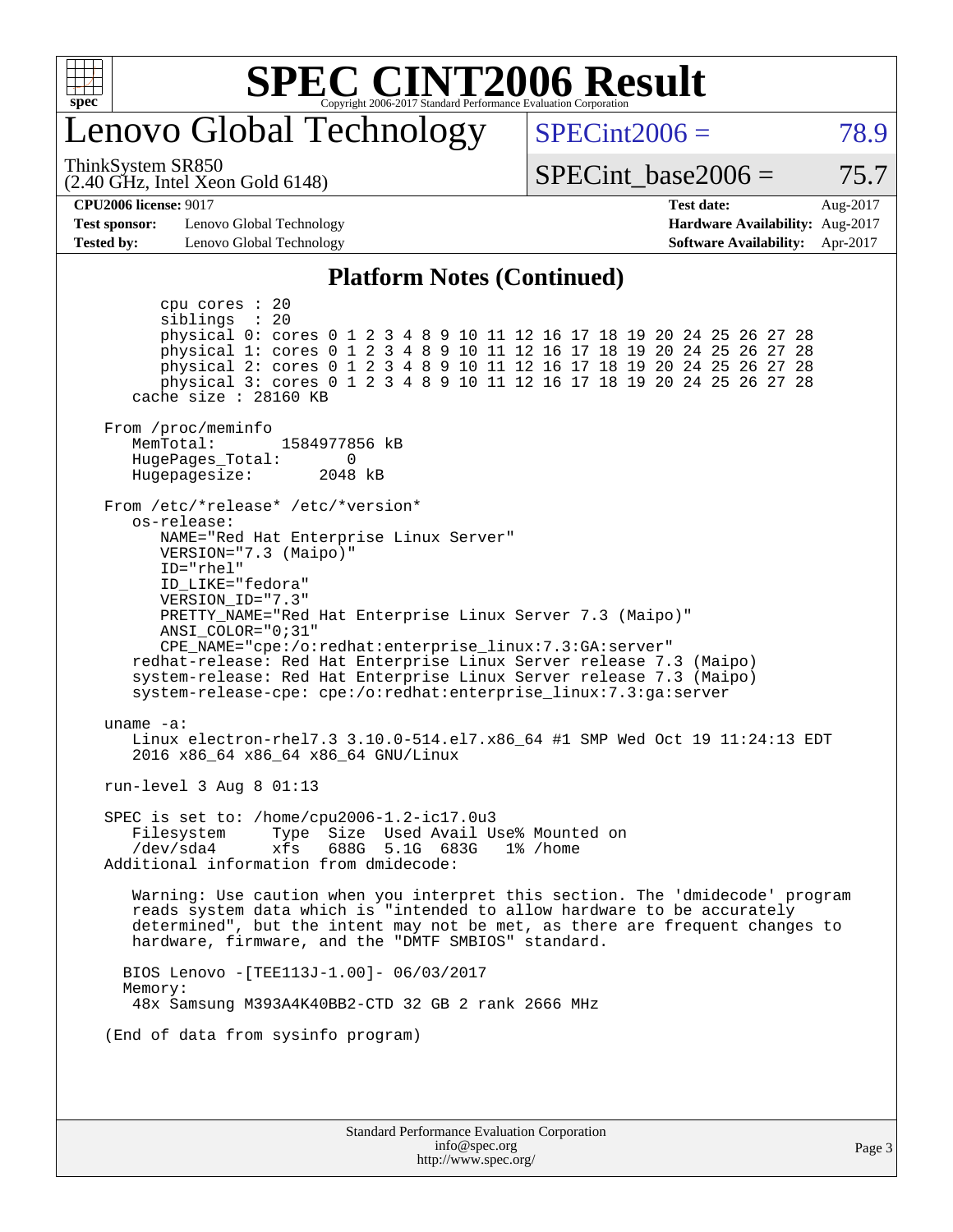

# enovo Global Technology

 $SPECint2006 = 78.9$  $SPECint2006 = 78.9$ 

ThinkSystem SR850

(2.40 GHz, Intel Xeon Gold 6148)

SPECint base2006 =  $75.7$ 

**[Test sponsor:](http://www.spec.org/auto/cpu2006/Docs/result-fields.html#Testsponsor)** Lenovo Global Technology **[Hardware Availability:](http://www.spec.org/auto/cpu2006/Docs/result-fields.html#HardwareAvailability)** Aug-2017 **[Tested by:](http://www.spec.org/auto/cpu2006/Docs/result-fields.html#Testedby)** Lenovo Global Technology **[Software Availability:](http://www.spec.org/auto/cpu2006/Docs/result-fields.html#SoftwareAvailability)** Apr-2017

**[CPU2006 license:](http://www.spec.org/auto/cpu2006/Docs/result-fields.html#CPU2006license)** 9017 **[Test date:](http://www.spec.org/auto/cpu2006/Docs/result-fields.html#Testdate)** Aug-2017

#### **[General Notes](http://www.spec.org/auto/cpu2006/Docs/result-fields.html#GeneralNotes)**

Environment variables set by runspec before the start of the run:  $KMP$  AFFINITY = "granularity=fine, compact" LD\_LIBRARY\_PATH = "/home/cpu2006-1.2-ic17.0u3/lib/ia32:/home/cpu2006-1.2-ic17.0u3/lib/intel64:/home/cpu2006-1.2-ic17.0u3/sh10.2" OMP\_NUM\_THREADS = "80"

 Binaries compiled on a system with 1x Intel Core i7-4790 CPU + 32GB RAM memory using Redhat Enterprise Linux 7.2 Transparent Huge Pages enabled by default. Filesystem page cache cleared with: shell invocation of 'sync; echo 3 > /proc/sys/vm/drop\_caches' prior to run

#### **[Base Compiler Invocation](http://www.spec.org/auto/cpu2006/Docs/result-fields.html#BaseCompilerInvocation)**

[C benchmarks](http://www.spec.org/auto/cpu2006/Docs/result-fields.html#Cbenchmarks): [icc -m64](http://www.spec.org/cpu2006/results/res2017q4/cpu2006-20170918-49928.flags.html#user_CCbase_intel_icc_64bit_bda6cc9af1fdbb0edc3795bac97ada53)

[C++ benchmarks:](http://www.spec.org/auto/cpu2006/Docs/result-fields.html#CXXbenchmarks) [icpc -m64](http://www.spec.org/cpu2006/results/res2017q4/cpu2006-20170918-49928.flags.html#user_CXXbase_intel_icpc_64bit_fc66a5337ce925472a5c54ad6a0de310)

### **[Base Portability Flags](http://www.spec.org/auto/cpu2006/Docs/result-fields.html#BasePortabilityFlags)**

 400.perlbench: [-DSPEC\\_CPU\\_LP64](http://www.spec.org/cpu2006/results/res2017q4/cpu2006-20170918-49928.flags.html#b400.perlbench_basePORTABILITY_DSPEC_CPU_LP64) [-DSPEC\\_CPU\\_LINUX\\_X64](http://www.spec.org/cpu2006/results/res2017q4/cpu2006-20170918-49928.flags.html#b400.perlbench_baseCPORTABILITY_DSPEC_CPU_LINUX_X64) 401.bzip2: [-DSPEC\\_CPU\\_LP64](http://www.spec.org/cpu2006/results/res2017q4/cpu2006-20170918-49928.flags.html#suite_basePORTABILITY401_bzip2_DSPEC_CPU_LP64) 403.gcc: [-DSPEC\\_CPU\\_LP64](http://www.spec.org/cpu2006/results/res2017q4/cpu2006-20170918-49928.flags.html#suite_basePORTABILITY403_gcc_DSPEC_CPU_LP64) 429.mcf: [-DSPEC\\_CPU\\_LP64](http://www.spec.org/cpu2006/results/res2017q4/cpu2006-20170918-49928.flags.html#suite_basePORTABILITY429_mcf_DSPEC_CPU_LP64) 445.gobmk: [-DSPEC\\_CPU\\_LP64](http://www.spec.org/cpu2006/results/res2017q4/cpu2006-20170918-49928.flags.html#suite_basePORTABILITY445_gobmk_DSPEC_CPU_LP64) 456.hmmer: [-DSPEC\\_CPU\\_LP64](http://www.spec.org/cpu2006/results/res2017q4/cpu2006-20170918-49928.flags.html#suite_basePORTABILITY456_hmmer_DSPEC_CPU_LP64) 458.sjeng: [-DSPEC\\_CPU\\_LP64](http://www.spec.org/cpu2006/results/res2017q4/cpu2006-20170918-49928.flags.html#suite_basePORTABILITY458_sjeng_DSPEC_CPU_LP64) 462.libquantum: [-DSPEC\\_CPU\\_LP64](http://www.spec.org/cpu2006/results/res2017q4/cpu2006-20170918-49928.flags.html#suite_basePORTABILITY462_libquantum_DSPEC_CPU_LP64) [-DSPEC\\_CPU\\_LINUX](http://www.spec.org/cpu2006/results/res2017q4/cpu2006-20170918-49928.flags.html#b462.libquantum_baseCPORTABILITY_DSPEC_CPU_LINUX) 464.h264ref: [-DSPEC\\_CPU\\_LP64](http://www.spec.org/cpu2006/results/res2017q4/cpu2006-20170918-49928.flags.html#suite_basePORTABILITY464_h264ref_DSPEC_CPU_LP64) 471.omnetpp: [-DSPEC\\_CPU\\_LP64](http://www.spec.org/cpu2006/results/res2017q4/cpu2006-20170918-49928.flags.html#suite_basePORTABILITY471_omnetpp_DSPEC_CPU_LP64) 473.astar: [-DSPEC\\_CPU\\_LP64](http://www.spec.org/cpu2006/results/res2017q4/cpu2006-20170918-49928.flags.html#suite_basePORTABILITY473_astar_DSPEC_CPU_LP64) 483.xalancbmk: [-DSPEC\\_CPU\\_LP64](http://www.spec.org/cpu2006/results/res2017q4/cpu2006-20170918-49928.flags.html#suite_basePORTABILITY483_xalancbmk_DSPEC_CPU_LP64) [-DSPEC\\_CPU\\_LINUX](http://www.spec.org/cpu2006/results/res2017q4/cpu2006-20170918-49928.flags.html#b483.xalancbmk_baseCXXPORTABILITY_DSPEC_CPU_LINUX)

### **[Base Optimization Flags](http://www.spec.org/auto/cpu2006/Docs/result-fields.html#BaseOptimizationFlags)**

[C benchmarks](http://www.spec.org/auto/cpu2006/Docs/result-fields.html#Cbenchmarks):

[-xCORE-AVX2](http://www.spec.org/cpu2006/results/res2017q4/cpu2006-20170918-49928.flags.html#user_CCbase_f-xCORE-AVX2) [-ipo](http://www.spec.org/cpu2006/results/res2017q4/cpu2006-20170918-49928.flags.html#user_CCbase_f-ipo) [-O3](http://www.spec.org/cpu2006/results/res2017q4/cpu2006-20170918-49928.flags.html#user_CCbase_f-O3) [-no-prec-div](http://www.spec.org/cpu2006/results/res2017q4/cpu2006-20170918-49928.flags.html#user_CCbase_f-no-prec-div) [-parallel](http://www.spec.org/cpu2006/results/res2017q4/cpu2006-20170918-49928.flags.html#user_CCbase_f-parallel) [-qopt-prefetch](http://www.spec.org/cpu2006/results/res2017q4/cpu2006-20170918-49928.flags.html#user_CCbase_f-qopt-prefetch) [-auto-p32](http://www.spec.org/cpu2006/results/res2017q4/cpu2006-20170918-49928.flags.html#user_CCbase_f-auto-p32)

[C++ benchmarks:](http://www.spec.org/auto/cpu2006/Docs/result-fields.html#CXXbenchmarks)

[-xCORE-AVX2](http://www.spec.org/cpu2006/results/res2017q4/cpu2006-20170918-49928.flags.html#user_CXXbase_f-xCORE-AVX2) [-ipo](http://www.spec.org/cpu2006/results/res2017q4/cpu2006-20170918-49928.flags.html#user_CXXbase_f-ipo) [-O3](http://www.spec.org/cpu2006/results/res2017q4/cpu2006-20170918-49928.flags.html#user_CXXbase_f-O3) [-no-prec-div](http://www.spec.org/cpu2006/results/res2017q4/cpu2006-20170918-49928.flags.html#user_CXXbase_f-no-prec-div) [-qopt-prefetch](http://www.spec.org/cpu2006/results/res2017q4/cpu2006-20170918-49928.flags.html#user_CXXbase_f-qopt-prefetch) [-auto-p32](http://www.spec.org/cpu2006/results/res2017q4/cpu2006-20170918-49928.flags.html#user_CXXbase_f-auto-p32) [-Wl,-z,muldefs](http://www.spec.org/cpu2006/results/res2017q4/cpu2006-20170918-49928.flags.html#user_CXXbase_link_force_multiple1_74079c344b956b9658436fd1b6dd3a8a) [-L/sh10.2 -lsmartheap64](http://www.spec.org/cpu2006/results/res2017q4/cpu2006-20170918-49928.flags.html#user_CXXbase_SmartHeap64_63911d860fc08c15fa1d5bf319b9d8d5)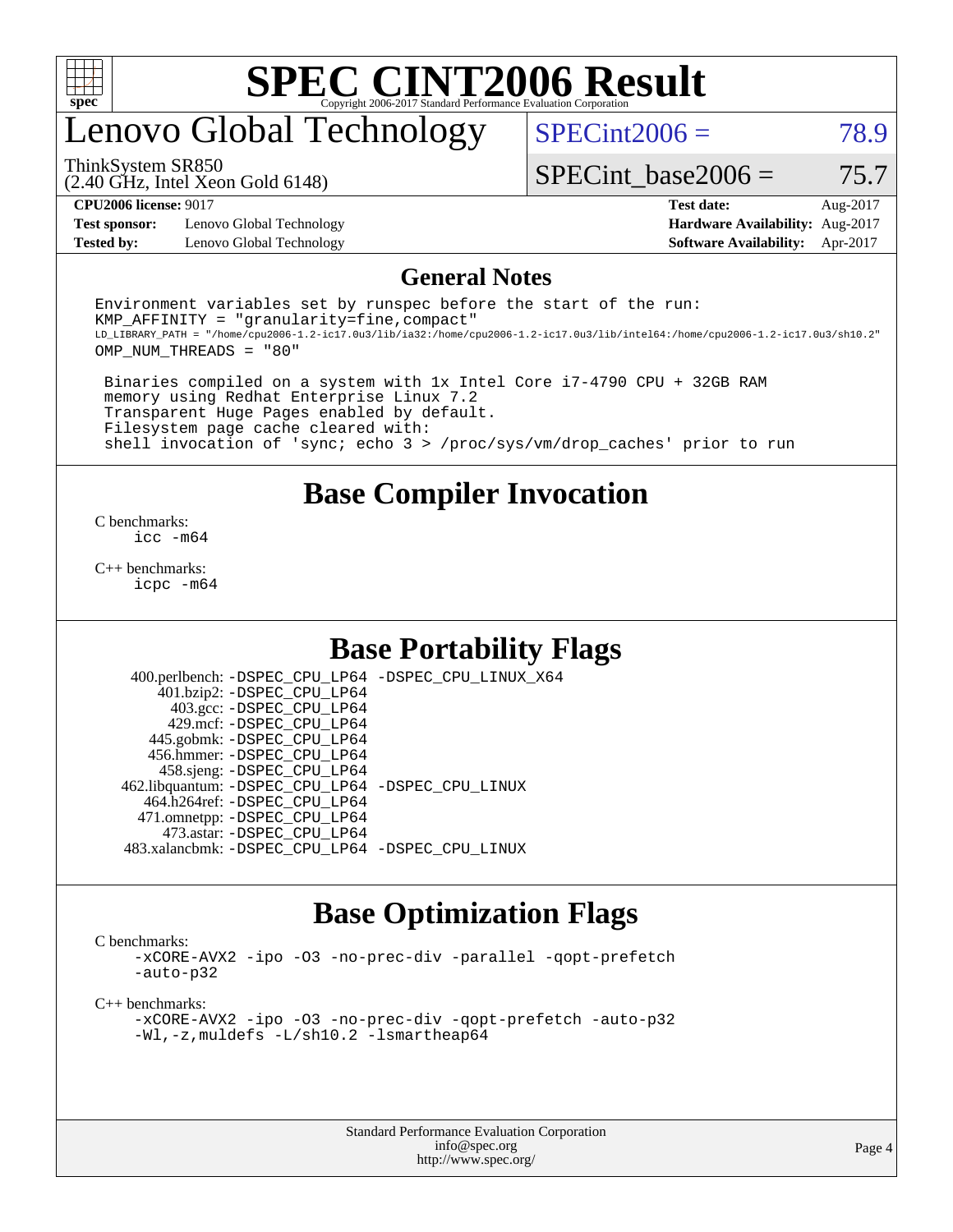

# enovo Global Technology

ThinkSystem SR850

(2.40 GHz, Intel Xeon Gold 6148)

 $SPECint2006 = 78.9$  $SPECint2006 = 78.9$ 

SPECint base2006 =  $75.7$ 

**[Test sponsor:](http://www.spec.org/auto/cpu2006/Docs/result-fields.html#Testsponsor)** Lenovo Global Technology **[Hardware Availability:](http://www.spec.org/auto/cpu2006/Docs/result-fields.html#HardwareAvailability)** Aug-2017 **[Tested by:](http://www.spec.org/auto/cpu2006/Docs/result-fields.html#Testedby)** Lenovo Global Technology **[Software Availability:](http://www.spec.org/auto/cpu2006/Docs/result-fields.html#SoftwareAvailability)** Apr-2017

**[CPU2006 license:](http://www.spec.org/auto/cpu2006/Docs/result-fields.html#CPU2006license)** 9017 **[Test date:](http://www.spec.org/auto/cpu2006/Docs/result-fields.html#Testdate)** Aug-2017

### **[Base Other Flags](http://www.spec.org/auto/cpu2006/Docs/result-fields.html#BaseOtherFlags)**

[C benchmarks](http://www.spec.org/auto/cpu2006/Docs/result-fields.html#Cbenchmarks):

403.gcc: [-Dalloca=\\_alloca](http://www.spec.org/cpu2006/results/res2017q4/cpu2006-20170918-49928.flags.html#b403.gcc_baseEXTRA_CFLAGS_Dalloca_be3056838c12de2578596ca5467af7f3)

## **[Peak Compiler Invocation](http://www.spec.org/auto/cpu2006/Docs/result-fields.html#PeakCompilerInvocation)**

[C benchmarks \(except as noted below\)](http://www.spec.org/auto/cpu2006/Docs/result-fields.html#Cbenchmarksexceptasnotedbelow):

[icc -m64](http://www.spec.org/cpu2006/results/res2017q4/cpu2006-20170918-49928.flags.html#user_CCpeak_intel_icc_64bit_bda6cc9af1fdbb0edc3795bac97ada53)

400.perlbench: [icc -m32 -L/opt/intel/compilers\\_and\\_libraries\\_2017/linux/lib/ia32](http://www.spec.org/cpu2006/results/res2017q4/cpu2006-20170918-49928.flags.html#user_peakCCLD400_perlbench_intel_icc_c29f3ff5a7ed067b11e4ec10a03f03ae)

445.gobmk: [icc -m32 -L/opt/intel/compilers\\_and\\_libraries\\_2017/linux/lib/ia32](http://www.spec.org/cpu2006/results/res2017q4/cpu2006-20170918-49928.flags.html#user_peakCCLD445_gobmk_intel_icc_c29f3ff5a7ed067b11e4ec10a03f03ae)

[C++ benchmarks \(except as noted below\):](http://www.spec.org/auto/cpu2006/Docs/result-fields.html#CXXbenchmarksexceptasnotedbelow)

[icc -m32 -L/opt/intel/compilers\\_and\\_libraries\\_2017/linux/lib/ia32](http://www.spec.org/cpu2006/results/res2017q4/cpu2006-20170918-49928.flags.html#user_CXXpeak_intel_icc_c29f3ff5a7ed067b11e4ec10a03f03ae)

473.astar: [icpc -m64](http://www.spec.org/cpu2006/results/res2017q4/cpu2006-20170918-49928.flags.html#user_peakCXXLD473_astar_intel_icpc_64bit_fc66a5337ce925472a5c54ad6a0de310)

### **[Peak Portability Flags](http://www.spec.org/auto/cpu2006/Docs/result-fields.html#PeakPortabilityFlags)**

 400.perlbench: [-D\\_FILE\\_OFFSET\\_BITS=64](http://www.spec.org/cpu2006/results/res2017q4/cpu2006-20170918-49928.flags.html#user_peakPORTABILITY400_perlbench_file_offset_bits_64_438cf9856305ebd76870a2c6dc2689ab) [-DSPEC\\_CPU\\_LINUX\\_IA32](http://www.spec.org/cpu2006/results/res2017q4/cpu2006-20170918-49928.flags.html#b400.perlbench_peakCPORTABILITY_DSPEC_CPU_LINUX_IA32) 401.bzip2: [-DSPEC\\_CPU\\_LP64](http://www.spec.org/cpu2006/results/res2017q4/cpu2006-20170918-49928.flags.html#suite_peakPORTABILITY401_bzip2_DSPEC_CPU_LP64) 403.gcc: [-DSPEC\\_CPU\\_LP64](http://www.spec.org/cpu2006/results/res2017q4/cpu2006-20170918-49928.flags.html#suite_peakPORTABILITY403_gcc_DSPEC_CPU_LP64) 429.mcf: [-DSPEC\\_CPU\\_LP64](http://www.spec.org/cpu2006/results/res2017q4/cpu2006-20170918-49928.flags.html#suite_peakPORTABILITY429_mcf_DSPEC_CPU_LP64) 445.gobmk: [-D\\_FILE\\_OFFSET\\_BITS=64](http://www.spec.org/cpu2006/results/res2017q4/cpu2006-20170918-49928.flags.html#user_peakPORTABILITY445_gobmk_file_offset_bits_64_438cf9856305ebd76870a2c6dc2689ab) 456.hmmer: [-DSPEC\\_CPU\\_LP64](http://www.spec.org/cpu2006/results/res2017q4/cpu2006-20170918-49928.flags.html#suite_peakPORTABILITY456_hmmer_DSPEC_CPU_LP64) 458.sjeng: [-DSPEC\\_CPU\\_LP64](http://www.spec.org/cpu2006/results/res2017q4/cpu2006-20170918-49928.flags.html#suite_peakPORTABILITY458_sjeng_DSPEC_CPU_LP64) 462.libquantum: [-DSPEC\\_CPU\\_LP64](http://www.spec.org/cpu2006/results/res2017q4/cpu2006-20170918-49928.flags.html#suite_peakPORTABILITY462_libquantum_DSPEC_CPU_LP64) [-DSPEC\\_CPU\\_LINUX](http://www.spec.org/cpu2006/results/res2017q4/cpu2006-20170918-49928.flags.html#b462.libquantum_peakCPORTABILITY_DSPEC_CPU_LINUX) 464.h264ref: [-DSPEC\\_CPU\\_LP64](http://www.spec.org/cpu2006/results/res2017q4/cpu2006-20170918-49928.flags.html#suite_peakPORTABILITY464_h264ref_DSPEC_CPU_LP64) 471.omnetpp: [-D\\_FILE\\_OFFSET\\_BITS=64](http://www.spec.org/cpu2006/results/res2017q4/cpu2006-20170918-49928.flags.html#user_peakPORTABILITY471_omnetpp_file_offset_bits_64_438cf9856305ebd76870a2c6dc2689ab) 473.astar: [-DSPEC\\_CPU\\_LP64](http://www.spec.org/cpu2006/results/res2017q4/cpu2006-20170918-49928.flags.html#suite_peakPORTABILITY473_astar_DSPEC_CPU_LP64) 483.xalancbmk: [-D\\_FILE\\_OFFSET\\_BITS=64](http://www.spec.org/cpu2006/results/res2017q4/cpu2006-20170918-49928.flags.html#user_peakPORTABILITY483_xalancbmk_file_offset_bits_64_438cf9856305ebd76870a2c6dc2689ab) [-DSPEC\\_CPU\\_LINUX](http://www.spec.org/cpu2006/results/res2017q4/cpu2006-20170918-49928.flags.html#b483.xalancbmk_peakCXXPORTABILITY_DSPEC_CPU_LINUX)

### **[Peak Optimization Flags](http://www.spec.org/auto/cpu2006/Docs/result-fields.html#PeakOptimizationFlags)**

[C benchmarks](http://www.spec.org/auto/cpu2006/Docs/result-fields.html#Cbenchmarks):

 400.perlbench: [-prof-gen](http://www.spec.org/cpu2006/results/res2017q4/cpu2006-20170918-49928.flags.html#user_peakPASS1_CFLAGSPASS1_LDCFLAGS400_perlbench_prof_gen_e43856698f6ca7b7e442dfd80e94a8fc)(pass 1) [-prof-use](http://www.spec.org/cpu2006/results/res2017q4/cpu2006-20170918-49928.flags.html#user_peakPASS2_CFLAGSPASS2_LDCFLAGS400_perlbench_prof_use_bccf7792157ff70d64e32fe3e1250b55)(pass 2) [-xCORE-AVX2](http://www.spec.org/cpu2006/results/res2017q4/cpu2006-20170918-49928.flags.html#user_peakPASS2_CFLAGSPASS2_LDCFLAGS400_perlbench_f-xCORE-AVX2)(pass 2) [-par-num-threads=1](http://www.spec.org/cpu2006/results/res2017q4/cpu2006-20170918-49928.flags.html#user_peakPASS1_CFLAGSPASS1_LDCFLAGS400_perlbench_par_num_threads_786a6ff141b4e9e90432e998842df6c2)(pass 1) [-ipo](http://www.spec.org/cpu2006/results/res2017q4/cpu2006-20170918-49928.flags.html#user_peakPASS2_CFLAGSPASS2_LDCFLAGS400_perlbench_f-ipo)(pass 2) [-O3](http://www.spec.org/cpu2006/results/res2017q4/cpu2006-20170918-49928.flags.html#user_peakPASS2_CFLAGSPASS2_LDCFLAGS400_perlbench_f-O3)(pass 2) [-no-prec-div](http://www.spec.org/cpu2006/results/res2017q4/cpu2006-20170918-49928.flags.html#user_peakPASS2_CFLAGSPASS2_LDCFLAGS400_perlbench_f-no-prec-div)(pass 2) [-qopt-prefetch](http://www.spec.org/cpu2006/results/res2017q4/cpu2006-20170918-49928.flags.html#user_peakCOPTIMIZE400_perlbench_f-qopt-prefetch)

 401.bzip2: [-prof-gen](http://www.spec.org/cpu2006/results/res2017q4/cpu2006-20170918-49928.flags.html#user_peakPASS1_CFLAGSPASS1_LDCFLAGS401_bzip2_prof_gen_e43856698f6ca7b7e442dfd80e94a8fc)(pass 1) [-prof-use](http://www.spec.org/cpu2006/results/res2017q4/cpu2006-20170918-49928.flags.html#user_peakPASS2_CFLAGSPASS2_LDCFLAGS401_bzip2_prof_use_bccf7792157ff70d64e32fe3e1250b55)(pass 2) [-xCORE-AVX2](http://www.spec.org/cpu2006/results/res2017q4/cpu2006-20170918-49928.flags.html#user_peakPASS2_CFLAGSPASS2_LDCFLAGS401_bzip2_f-xCORE-AVX2)(pass 2)  $-par-num-threads=1(pass 1) -ipo(pass 2) -O3(pass 2)$  $-par-num-threads=1(pass 1) -ipo(pass 2) -O3(pass 2)$  $-par-num-threads=1(pass 1) -ipo(pass 2) -O3(pass 2)$  $-par-num-threads=1(pass 1) -ipo(pass 2) -O3(pass 2)$  $-par-num-threads=1(pass 1) -ipo(pass 2) -O3(pass 2)$  $-par-num-threads=1(pass 1) -ipo(pass 2) -O3(pass 2)$ [-no-prec-div](http://www.spec.org/cpu2006/results/res2017q4/cpu2006-20170918-49928.flags.html#user_peakCOPTIMIZEPASS2_CFLAGSPASS2_LDCFLAGS401_bzip2_f-no-prec-div) [-auto-ilp32](http://www.spec.org/cpu2006/results/res2017q4/cpu2006-20170918-49928.flags.html#user_peakCOPTIMIZE401_bzip2_f-auto-ilp32) [-qopt-prefetch](http://www.spec.org/cpu2006/results/res2017q4/cpu2006-20170918-49928.flags.html#user_peakCOPTIMIZE401_bzip2_f-qopt-prefetch)

Continued on next page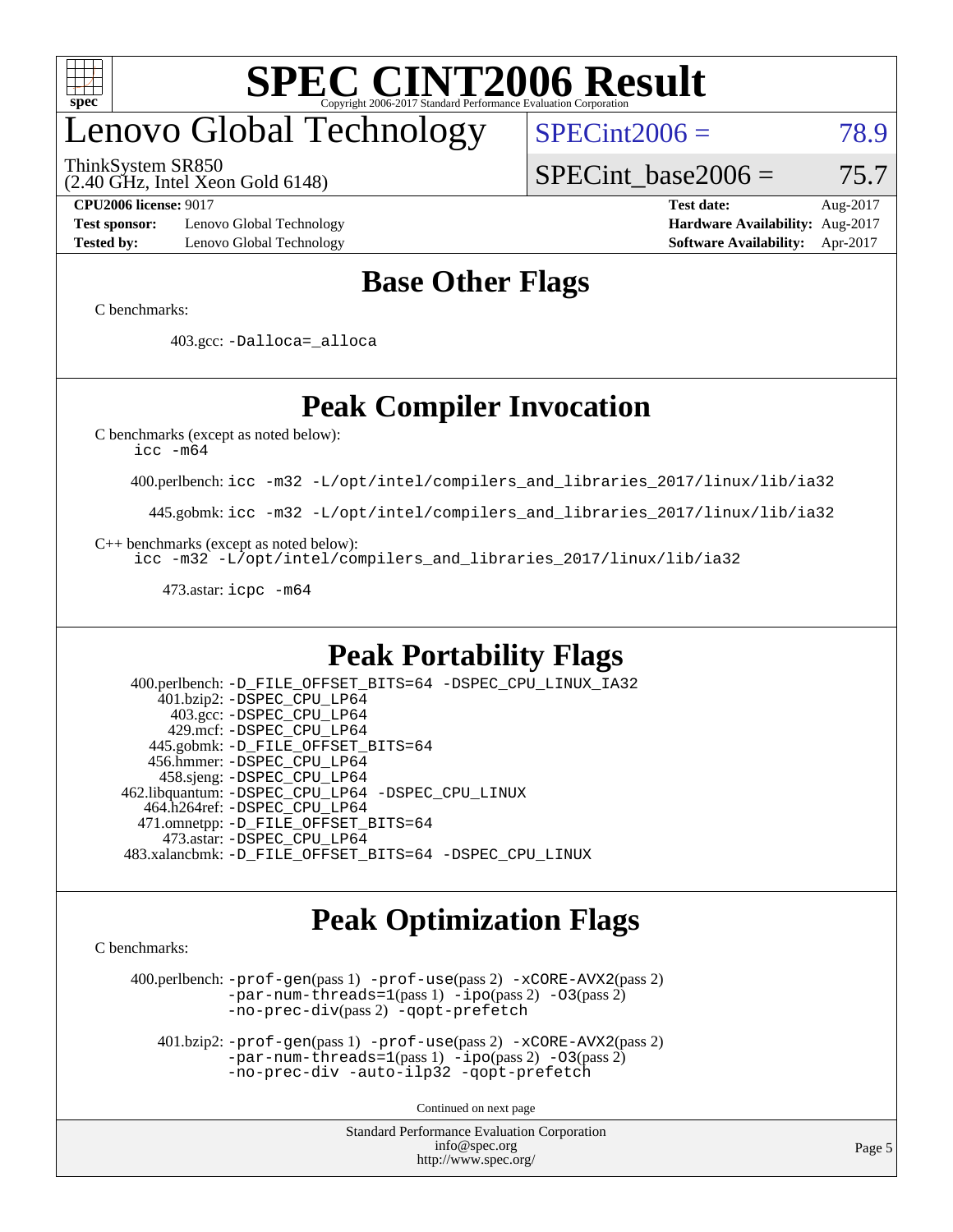

# enovo Global Technology

ThinkSystem SR850

 $SPECint2006 = 78.9$  $SPECint2006 = 78.9$ 

(2.40 GHz, Intel Xeon Gold 6148)

SPECint base2006 =  $75.7$ 

**[Test sponsor:](http://www.spec.org/auto/cpu2006/Docs/result-fields.html#Testsponsor)** Lenovo Global Technology **[Hardware Availability:](http://www.spec.org/auto/cpu2006/Docs/result-fields.html#HardwareAvailability)** Aug-2017 **[Tested by:](http://www.spec.org/auto/cpu2006/Docs/result-fields.html#Testedby)** Lenovo Global Technology **[Software Availability:](http://www.spec.org/auto/cpu2006/Docs/result-fields.html#SoftwareAvailability)** Apr-2017

**[CPU2006 license:](http://www.spec.org/auto/cpu2006/Docs/result-fields.html#CPU2006license)** 9017 **[Test date:](http://www.spec.org/auto/cpu2006/Docs/result-fields.html#Testdate)** Aug-2017

## **[Peak Optimization Flags \(Continued\)](http://www.spec.org/auto/cpu2006/Docs/result-fields.html#PeakOptimizationFlags)**

 403.gcc: [-xCORE-AVX2](http://www.spec.org/cpu2006/results/res2017q4/cpu2006-20170918-49928.flags.html#user_peakOPTIMIZE403_gcc_f-xCORE-AVX2) [-ipo](http://www.spec.org/cpu2006/results/res2017q4/cpu2006-20170918-49928.flags.html#user_peakOPTIMIZE403_gcc_f-ipo) [-O3](http://www.spec.org/cpu2006/results/res2017q4/cpu2006-20170918-49928.flags.html#user_peakOPTIMIZE403_gcc_f-O3) [-no-prec-div](http://www.spec.org/cpu2006/results/res2017q4/cpu2006-20170918-49928.flags.html#user_peakOPTIMIZE403_gcc_f-no-prec-div) [-inline-calloc](http://www.spec.org/cpu2006/results/res2017q4/cpu2006-20170918-49928.flags.html#user_peakCOPTIMIZE403_gcc_f-inline-calloc) [-qopt-malloc-options=3](http://www.spec.org/cpu2006/results/res2017q4/cpu2006-20170918-49928.flags.html#user_peakCOPTIMIZE403_gcc_f-qopt-malloc-options_0fcb435012e78f27d57f473818e45fe4) [-auto-ilp32](http://www.spec.org/cpu2006/results/res2017q4/cpu2006-20170918-49928.flags.html#user_peakCOPTIMIZE403_gcc_f-auto-ilp32) 429.mcf: [-xCORE-AVX2](http://www.spec.org/cpu2006/results/res2017q4/cpu2006-20170918-49928.flags.html#user_peakOPTIMIZE429_mcf_f-xCORE-AVX2) [-ipo](http://www.spec.org/cpu2006/results/res2017q4/cpu2006-20170918-49928.flags.html#user_peakOPTIMIZE429_mcf_f-ipo) [-O3](http://www.spec.org/cpu2006/results/res2017q4/cpu2006-20170918-49928.flags.html#user_peakOPTIMIZE429_mcf_f-O3) [-no-prec-div](http://www.spec.org/cpu2006/results/res2017q4/cpu2006-20170918-49928.flags.html#user_peakOPTIMIZE429_mcf_f-no-prec-div) [-parallel](http://www.spec.org/cpu2006/results/res2017q4/cpu2006-20170918-49928.flags.html#user_peakCOPTIMIZE429_mcf_f-parallel) [-qopt-prefetch](http://www.spec.org/cpu2006/results/res2017q4/cpu2006-20170918-49928.flags.html#user_peakCOPTIMIZE429_mcf_f-qopt-prefetch) [-auto-p32](http://www.spec.org/cpu2006/results/res2017q4/cpu2006-20170918-49928.flags.html#user_peakCOPTIMIZE429_mcf_f-auto-p32) 445.gobmk: [-prof-gen](http://www.spec.org/cpu2006/results/res2017q4/cpu2006-20170918-49928.flags.html#user_peakPASS1_CFLAGSPASS1_LDCFLAGS445_gobmk_prof_gen_e43856698f6ca7b7e442dfd80e94a8fc)(pass 1) [-prof-use](http://www.spec.org/cpu2006/results/res2017q4/cpu2006-20170918-49928.flags.html#user_peakPASS2_CFLAGSPASS2_LDCFLAGS445_gobmk_prof_use_bccf7792157ff70d64e32fe3e1250b55)(pass 2) [-xCORE-AVX2](http://www.spec.org/cpu2006/results/res2017q4/cpu2006-20170918-49928.flags.html#user_peakPASS2_CFLAGSPASS2_LDCFLAGS445_gobmk_f-xCORE-AVX2)(pass 2)  $-par-num-threads=1(pass 1) -ipo(pass 2) -O3(pass 2)$  $-par-num-threads=1(pass 1) -ipo(pass 2) -O3(pass 2)$  $-par-num-threads=1(pass 1) -ipo(pass 2) -O3(pass 2)$  $-par-num-threads=1(pass 1) -ipo(pass 2) -O3(pass 2)$  $-par-num-threads=1(pass 1) -ipo(pass 2) -O3(pass 2)$  $-par-num-threads=1(pass 1) -ipo(pass 2) -O3(pass 2)$ [-no-prec-div](http://www.spec.org/cpu2006/results/res2017q4/cpu2006-20170918-49928.flags.html#user_peakPASS2_CFLAGSPASS2_LDCFLAGS445_gobmk_f-no-prec-div)(pass 2) 456.hmmer: basepeak = yes 458.sjeng: [-prof-gen](http://www.spec.org/cpu2006/results/res2017q4/cpu2006-20170918-49928.flags.html#user_peakPASS1_CFLAGSPASS1_LDCFLAGS458_sjeng_prof_gen_e43856698f6ca7b7e442dfd80e94a8fc)(pass 1) [-prof-use](http://www.spec.org/cpu2006/results/res2017q4/cpu2006-20170918-49928.flags.html#user_peakPASS2_CFLAGSPASS2_LDCFLAGS458_sjeng_prof_use_bccf7792157ff70d64e32fe3e1250b55)(pass 2) [-xCORE-AVX2](http://www.spec.org/cpu2006/results/res2017q4/cpu2006-20170918-49928.flags.html#user_peakPASS2_CFLAGSPASS2_LDCFLAGS458_sjeng_f-xCORE-AVX2)(pass 2) [-par-num-threads=1](http://www.spec.org/cpu2006/results/res2017q4/cpu2006-20170918-49928.flags.html#user_peakPASS1_CFLAGSPASS1_LDCFLAGS458_sjeng_par_num_threads_786a6ff141b4e9e90432e998842df6c2)(pass 1) [-ipo](http://www.spec.org/cpu2006/results/res2017q4/cpu2006-20170918-49928.flags.html#user_peakPASS2_CFLAGSPASS2_LDCFLAGS458_sjeng_f-ipo)(pass 2) [-O3](http://www.spec.org/cpu2006/results/res2017q4/cpu2006-20170918-49928.flags.html#user_peakPASS2_CFLAGSPASS2_LDCFLAGS458_sjeng_f-O3)(pass 2) [-no-prec-div](http://www.spec.org/cpu2006/results/res2017q4/cpu2006-20170918-49928.flags.html#user_peakPASS2_CFLAGSPASS2_LDCFLAGS458_sjeng_f-no-prec-div)(pass 2) [-unroll4](http://www.spec.org/cpu2006/results/res2017q4/cpu2006-20170918-49928.flags.html#user_peakCOPTIMIZE458_sjeng_f-unroll_4e5e4ed65b7fd20bdcd365bec371b81f)  $462$ .libquantum: basepeak = yes  $464.h264$ ref: basepeak = yes [C++ benchmarks:](http://www.spec.org/auto/cpu2006/Docs/result-fields.html#CXXbenchmarks) 471.omnetpp: [-prof-gen](http://www.spec.org/cpu2006/results/res2017q4/cpu2006-20170918-49928.flags.html#user_peakPASS1_CXXFLAGSPASS1_LDCXXFLAGS471_omnetpp_prof_gen_e43856698f6ca7b7e442dfd80e94a8fc)(pass 1) [-prof-use](http://www.spec.org/cpu2006/results/res2017q4/cpu2006-20170918-49928.flags.html#user_peakPASS2_CXXFLAGSPASS2_LDCXXFLAGS471_omnetpp_prof_use_bccf7792157ff70d64e32fe3e1250b55)(pass 2) [-xCORE-AVX2](http://www.spec.org/cpu2006/results/res2017q4/cpu2006-20170918-49928.flags.html#user_peakPASS2_CXXFLAGSPASS2_LDCXXFLAGS471_omnetpp_f-xCORE-AVX2)(pass 2)  $-par-num-threads=1(pass 1) -ipo(pass 2) -O3(pass 2)$  $-par-num-threads=1(pass 1) -ipo(pass 2) -O3(pass 2)$  $-par-num-threads=1(pass 1) -ipo(pass 2) -O3(pass 2)$  $-par-num-threads=1(pass 1) -ipo(pass 2) -O3(pass 2)$  $-par-num-threads=1(pass 1) -ipo(pass 2) -O3(pass 2)$  $-par-num-threads=1(pass 1) -ipo(pass 2) -O3(pass 2)$ [-no-prec-div](http://www.spec.org/cpu2006/results/res2017q4/cpu2006-20170918-49928.flags.html#user_peakPASS2_CXXFLAGSPASS2_LDCXXFLAGS471_omnetpp_f-no-prec-div)(pass 2) [-qopt-ra-region-strategy=block](http://www.spec.org/cpu2006/results/res2017q4/cpu2006-20170918-49928.flags.html#user_peakCXXOPTIMIZE471_omnetpp_f-qopt-ra-region-strategy_0f7b543d62da454b380160c0e3b28f94) [-Wl,-z,muldefs](http://www.spec.org/cpu2006/results/res2017q4/cpu2006-20170918-49928.flags.html#user_peakEXTRA_LDFLAGS471_omnetpp_link_force_multiple1_74079c344b956b9658436fd1b6dd3a8a) [-L/sh10.2 -lsmartheap](http://www.spec.org/cpu2006/results/res2017q4/cpu2006-20170918-49928.flags.html#user_peakEXTRA_LIBS471_omnetpp_SmartHeap_b831f2d313e2fffa6dfe3f00ffc1f1c0) 473.astar: [-xCORE-AVX2](http://www.spec.org/cpu2006/results/res2017q4/cpu2006-20170918-49928.flags.html#user_peakOPTIMIZE473_astar_f-xCORE-AVX2) [-ipo](http://www.spec.org/cpu2006/results/res2017q4/cpu2006-20170918-49928.flags.html#user_peakOPTIMIZE473_astar_f-ipo) [-O3](http://www.spec.org/cpu2006/results/res2017q4/cpu2006-20170918-49928.flags.html#user_peakOPTIMIZE473_astar_f-O3) [-no-prec-div](http://www.spec.org/cpu2006/results/res2017q4/cpu2006-20170918-49928.flags.html#user_peakOPTIMIZE473_astar_f-no-prec-div) [-qopt-prefetch](http://www.spec.org/cpu2006/results/res2017q4/cpu2006-20170918-49928.flags.html#user_peakCXXOPTIMIZE473_astar_f-qopt-prefetch) [-auto-p32](http://www.spec.org/cpu2006/results/res2017q4/cpu2006-20170918-49928.flags.html#user_peakCXXOPTIMIZE473_astar_f-auto-p32) [-Wl,-z,muldefs](http://www.spec.org/cpu2006/results/res2017q4/cpu2006-20170918-49928.flags.html#user_peakEXTRA_LDFLAGS473_astar_link_force_multiple1_74079c344b956b9658436fd1b6dd3a8a) [-L/sh10.2 -lsmartheap64](http://www.spec.org/cpu2006/results/res2017q4/cpu2006-20170918-49928.flags.html#user_peakEXTRA_LIBS473_astar_SmartHeap64_63911d860fc08c15fa1d5bf319b9d8d5) 483.xalancbmk: [-xCORE-AVX2](http://www.spec.org/cpu2006/results/res2017q4/cpu2006-20170918-49928.flags.html#user_peakOPTIMIZE483_xalancbmk_f-xCORE-AVX2) [-ipo](http://www.spec.org/cpu2006/results/res2017q4/cpu2006-20170918-49928.flags.html#user_peakOPTIMIZE483_xalancbmk_f-ipo) [-O3](http://www.spec.org/cpu2006/results/res2017q4/cpu2006-20170918-49928.flags.html#user_peakOPTIMIZE483_xalancbmk_f-O3) [-no-prec-div](http://www.spec.org/cpu2006/results/res2017q4/cpu2006-20170918-49928.flags.html#user_peakOPTIMIZE483_xalancbmk_f-no-prec-div) [-qopt-prefetch](http://www.spec.org/cpu2006/results/res2017q4/cpu2006-20170918-49928.flags.html#user_peakCXXOPTIMIZE483_xalancbmk_f-qopt-prefetch) [-Wl,-z,muldefs](http://www.spec.org/cpu2006/results/res2017q4/cpu2006-20170918-49928.flags.html#user_peakEXTRA_LDFLAGS483_xalancbmk_link_force_multiple1_74079c344b956b9658436fd1b6dd3a8a) [-L/sh10.2 -lsmartheap](http://www.spec.org/cpu2006/results/res2017q4/cpu2006-20170918-49928.flags.html#user_peakEXTRA_LIBS483_xalancbmk_SmartHeap_b831f2d313e2fffa6dfe3f00ffc1f1c0)

**[Peak Other Flags](http://www.spec.org/auto/cpu2006/Docs/result-fields.html#PeakOtherFlags)**

[C benchmarks](http://www.spec.org/auto/cpu2006/Docs/result-fields.html#Cbenchmarks):

403.gcc: [-Dalloca=\\_alloca](http://www.spec.org/cpu2006/results/res2017q4/cpu2006-20170918-49928.flags.html#b403.gcc_peakEXTRA_CFLAGS_Dalloca_be3056838c12de2578596ca5467af7f3)

The flags files that were used to format this result can be browsed at <http://www.spec.org/cpu2006/flags/Intel-ic17.0-official-linux64-revF.html> <http://www.spec.org/cpu2006/flags/Lenovo-Platform-Flags-V1.2-SKL-C.20171004.html>

You can also download the XML flags sources by saving the following links:

<http://www.spec.org/cpu2006/flags/Intel-ic17.0-official-linux64-revF.xml> <http://www.spec.org/cpu2006/flags/Lenovo-Platform-Flags-V1.2-SKL-C.20171004.xml>